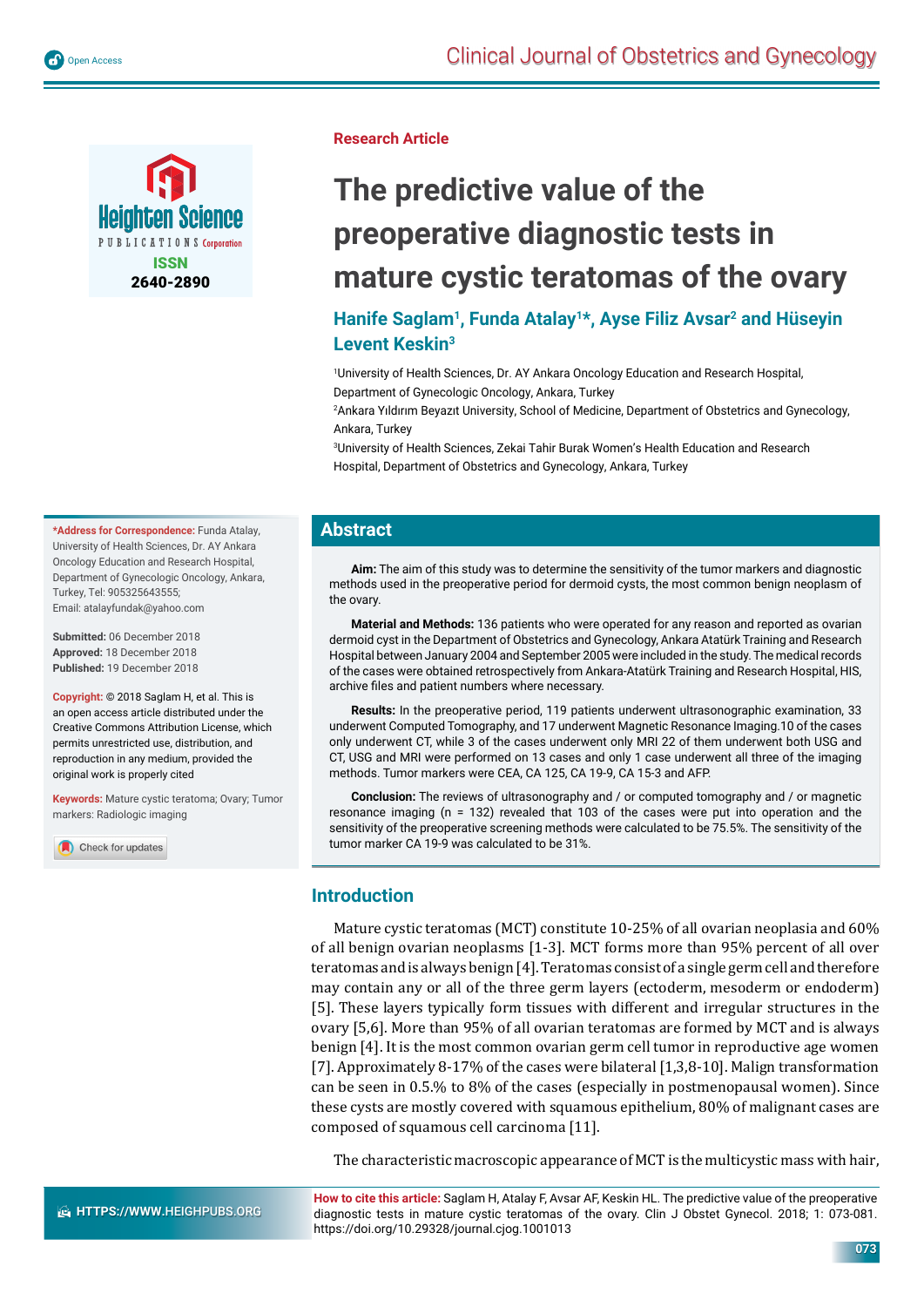

teeth, and / or sebaceous / thick, sticky, and usually mixed with malodorous material. There is a solid protrusion (Rokitansky nodule) between the teratoma and normal ovarian tissue [12,13]. MCT may microscopically contain endodermal, mesodermal and ectodermal mature tissues, but generally ectodermal elements outbalance the others [6,14].

These neoplasms, which are always benign, are usually asymptomatic, but may present with abdominal distension, abdominal mass, constipation, nausea, vomiting, or signs of infection, depending on the size of the masses. The most important complications that may develop from MCT are rupture, torsion and malignancy risk. Therefore, surgical removal is recommended [15-17]. Surgical excision provides definitive diagnosis in most women with mature cystic teratomas, eliminating symptoms and preventing complications such as torsion, rupture, and malignant degeneration. As with other ovarian cysts, surgery may be by laparoscopic approach or laparotomy, and cystectomy or oophorectomy may be performed [18].

The basic imaging tool for preoperative examination of MCT is ultrasonography (USG). The density of these tumors varies from full cyst to full solitary and, in particular, unlike many other ovarian tumors of the MCT, these tumors has many sonographic characteristic features such as oil-liquid or hair-liquid levels, bristle density, Rokitansky overhang, Iceberg tip, dot-dash, floating balls sign [6,19,20]. The superiority of magnetic resonance ımaging (MRI) to other imaging modalities used in pelvis include direct multiplanar examination ability, high soft tissue contrast, the ability to differentiate the veins without using contrast media and the safe use of them in pregnant women. Characteristic/typical MRI ϐinding is the fatty tissue seen in about 95% of cases. Other findings are liquid-liquid levels, low signal intensity calcification (usually tooth tissue) and Rokitansky nodules, chemical transition artifact, oil-liquid level, palm tree-like protrusion, floating ball sign, intratumoral keratinoid material [21-25]. Standard T1 and T2 imaging sequences support the diagnosis of teratoma, but T1-weighted out-of-phase or chemically selective fatty tissue imprinted images increase diagnostic confidence. Diagnostic accuracy of these techniques has been reported up to 96%. [22]. Out-ofphase imaging may be particularly advantageous for lesions containing small amounts of fat [23]. Computed tomography (CT) has excellent sensitivity (93-98%) due to the determination of fat in the diagnosis of MCT [23]. Computed tomography includes a mass in fat density with or without fat-fluid level. The high density Rokitansky node consisting of hair and other components can swim in the middle of the mass and calcification is frequently present [26]. The sign of floating balls is a striking and rare finding of MCT and consists of several small spherical structures within the cyst [27].

Tumor markers may show a slight increase in MCT [28]. CA 125, CA 19-9, carcinoembryonic antigen (CEA) are markers that can increase in MCT [29,30].

The aim of this study is to determine the predictive values of the tests performed for diagnosis in the preoperative period and to reach a fast and accurate diagnosis with low cost of this disease, which is frequently encountered in the reproductive period and which has various complications including loss of fertility if not treated.

## **Material and Method**

Between the dates of January 2004 and September 2015, in Ankara Atatürk Training and Research Hospital, Department of Obstetrics and Gynecology a total of 136 patients were included who got operated for whatever reason and reported as ovary mature cystic teratoma. The medical records of the patients were retrospectively reviewed and the patient information (archive files and patient phone numbers) was obtained from hospital recording system. Where necessary. The records of the patients were fully screened; age, gravida, parity, menopause, preoperative imaging methods and histopathological diagnosis were recorded.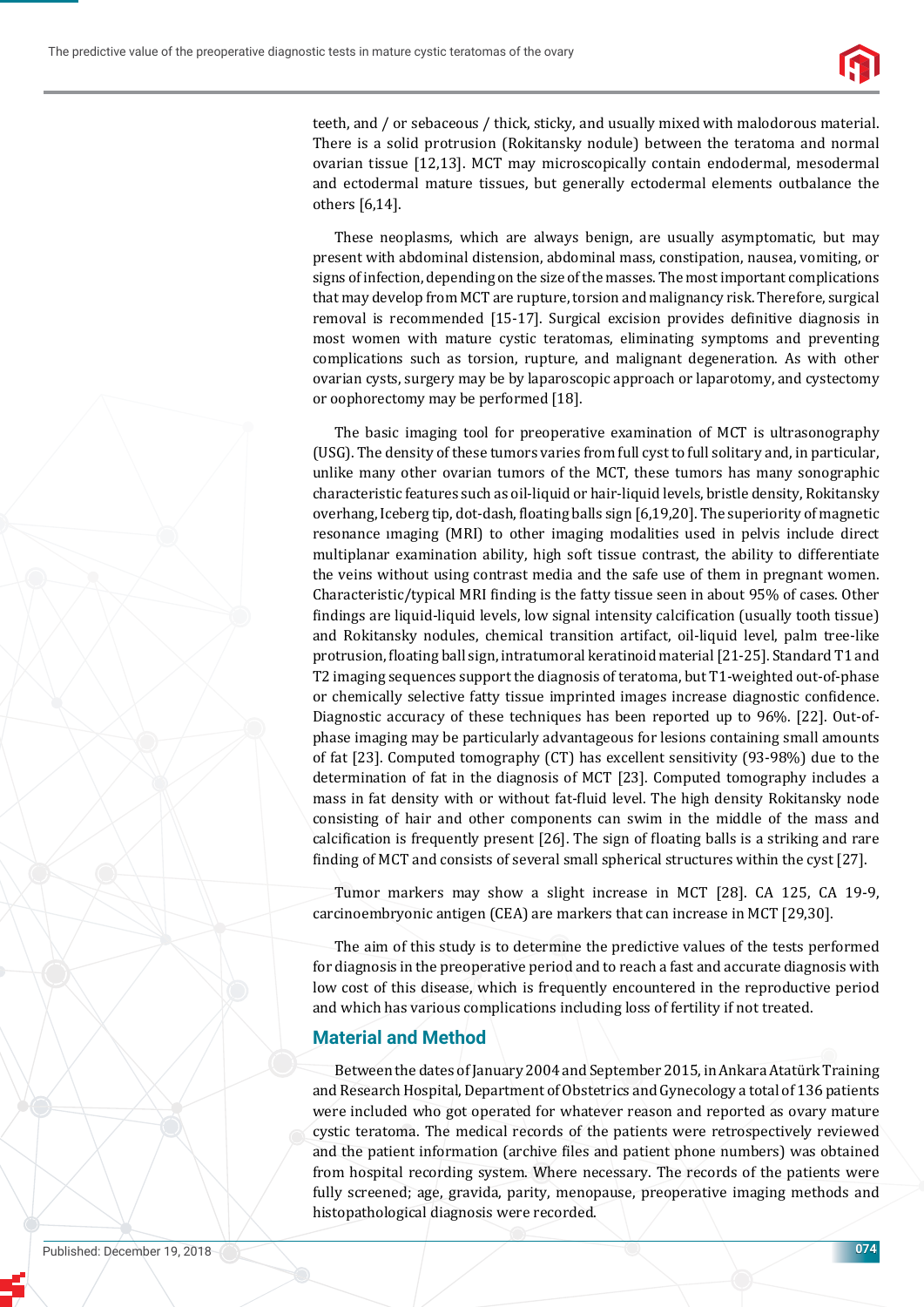

In the preoperative period, 119 patients were diagnosed with USG, 33 patients with CT, and 17 patients with MRI. Only CT was performed on 10 cases, on 3 cases only MRI was performed , CT was performed on 22 patients with USG, MRI was performed with USG on 13 patients, and all three imaging methods were performed on one patient.CT and MRI were done as additional radiological examination when 33 (24.3%) of the patients couldn't be pre-diagnosed with USG or their tumor markers were high (especially CA-125) or when there was suspicion of malignancy or the result of USG was no good as a result of obesity. The tumor markers AFP, CA-125, CA 15-3, CA 19-9 and CEA were examined. In the USG, the diameter of the tumor, the side of the tumor and whether it is unilateral or bilateral, the presence of septation without consideration of septa thickness, the presence of solid-cystic separation, fat density, presence of acoustic shadowing, calcification and hyper-echogenicity were recorded. The diameter of the tumor, the presence of fat-bone density and the possibility of ''dermoid'' prediction evaluated by computed tomography. The diameter of the tumor, the presence of bone density, and the possibility of the ''dermoid'' were analyzed in the cases that underwent MRI.

Cases who did not pre-diagnosed with ovarian cyst were recorded as incidental. Patient data were analyzed in SPSS 17.0 Statistical Program. Descriptive data were shown as number (n),% (%), mean ± standard deviation (SD), minimum and maximum. Mean values of groups and comparison between groups were done by One-way ANOVA method while evaluating the tumor diameters.

#### **Results**

The mean age of the cases was  $38.8 \pm 13.2$  (18-75). The number of cases under 20 years of age was 8 (5.9%). Of the 119 cases who underwent ultrasonography, 80 were diagnosed as MCT preoperative sensitivity of USG was calculated as 67.2%. In CT 26  $(78.8%)$  of the patients were diagnosed as " MCT" while 3  $(9.4%)$  cases were defined as cystic lesions and 2 (6.3%) cases were interpreted as necrotic masses. One (3.1%) patient diagnosed as malignant 1 (3.1%) before surgery, was sigmoid colon mass. 3 (17.7%) of the cases evaluated with MRI showed bone density. While 12 (70.6%) of the cases were diagnosed as MCT, 5 (29.4%) cases were defined as cystic structure. As a result of USG and / or CT and / or MRI ( $n = 132$ ), 103 patients were operated with the pre-diagnosis of MCT. Preoperative evaluation sensitivity of the imaging methods was calculated to be 75.7%. 26 of the 33 patients evaluated with CT had a preoperative diagnosis of MCT and sensitivity was 78.8%. 12 of the 17 patients with MRI imaging supported the preoperative diagnosis of MCT, with a sensitivity of 70.6%. Sensitivity of tumor markers CA 125, CA 15-3 and AFP were respectively calculated to be 16%, 10.7% and 6% while CA 19-9 and CEA were 31% and 20.4%

Of the 136 patients diagnosed with MCT as a result of histopathological evaluation, 103 had the correct diagnosis of MCT preoperatively, two of which were associated with pregnancy. In 20 cases, the pre-diagnosis was defined as ovarian cyst / adnexial mass and 3 cases presented with acute abdomen and operated with pre-diagnosis of ovarian torsion.In 2 cases, the operation was performed with the preliminary diagnosis of tubaovaryan abscess and ovarian malignancy, but MCT was found in the postoperative diagnosis.In the remaining 8 cases, the indications for surgery were caesarean section ( $n = 3$ ), acute abdomen (appendectomy,  $n = 1$ , ectopic pregnancy, n  $= 2$ ), endometrial cancer (n = 1), hysterectomy due to myoma (n = 1) and preoperative period. While MCT was not detected by imaging methods, it was reported as mature cystic teratoma as a result of pathological examination of ovarian cyst which was detected intraoperatively.

Histopathological examination results of one patient (0.7%) were reported as immature teratoma, one case (0.7%) as malignant transformation and 2 (1.5%) cases as struma ovarii. Tumor markers CA 19-9 and AFP levels were found in the cases reported above normal values (CA 19-9 = 114 kU/L, AFP= 70.08 ng/ml) in immature teratoma.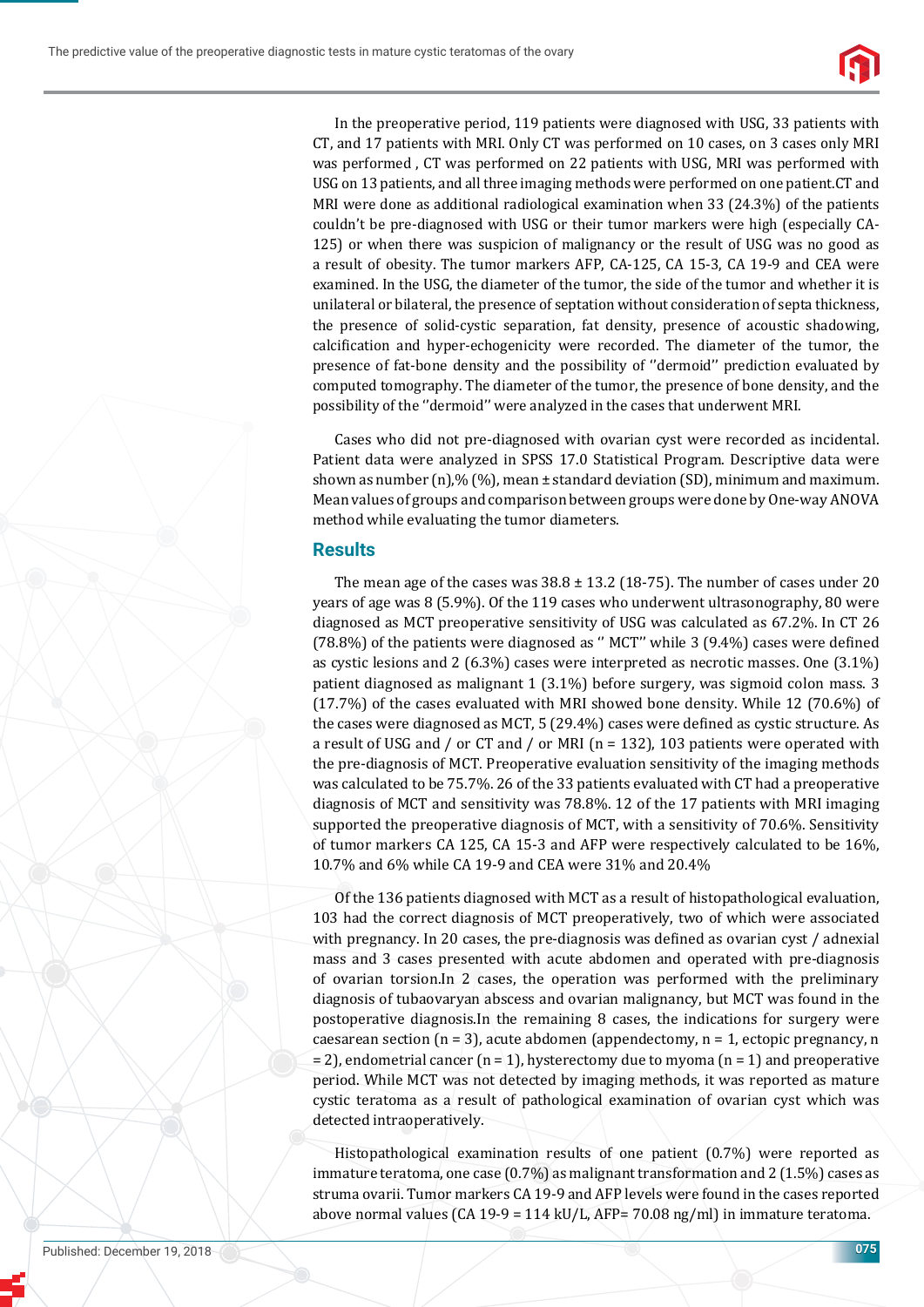

In our study, 5 out of 7 cases who were only examined with USG and were reported as bilateral had been diagnosed with MCT in bilateral ovaries while 2 out of 7 didn't show any signs MCT or any other ovarian pathology. However, 3 of the cases with unilateral ovarian cysts had bilateral MCT in the ovaries tables 1-4.

| Ultrasonographic feature |             | $\mathsf{n}$ | %     |
|--------------------------|-------------|--------------|-------|
| Presence of septation    |             | 25           | 21    |
| Solid structure          |             | 17           | 14.28 |
| Cystic structure         |             | 26           | 21.84 |
| Solid-cystic structure   |             | 70           | 58.82 |
|                          | Right       | 58           | 48.7  |
| Laterality               | Left        | 42           | 35.3  |
|                          | Bilateral   | 7            | 5.9   |
|                          | Unspecified | 12           | 10.1  |
| Calcification            |             | 22           | 18.5  |
| Acoustic shadowing       |             | 11           | 9.2   |
| Hyperechogenicity        |             | 55           | 46.2  |
| Fat density              |             | 13           | 10.9  |

**Table 1:** Ultrasonographic features of cases.

| Tomographic feature                  | $\mathbf n$ | $\frac{0}{0}$ |  |
|--------------------------------------|-------------|---------------|--|
| Cystic structure                     | 10          | 31.3          |  |
| Solid stucture                       | Q           | 28.1          |  |
| Solid-cystic structure               | 11          | 34.4          |  |
| Solid-cystic structure not specified | 2           | 6.26          |  |
| Fat density                          | 24          | 75            |  |
| Bone density                         | 15          | 46.9          |  |

**Table 2:** Tomographic features of cases.

| Tumor<br>marker                     | Mean $\pm$ SD Median |      | Least value Most value |      |
|-------------------------------------|----------------------|------|------------------------|------|
| <b>AFP</b><br>(ng/ml)<br>$n = 62$   | $40 \pm 93$          | 18   | 0                      | 70   |
| <b>CEA</b><br>(ng/ml)<br>$n=93$     | $1.8 \pm 1.5$        | 1.4  | 0                      | 8.6  |
| CA 125 (U/L)<br>$n=119$             | $22.2 \pm 59.2$ 15.1 |      | 2.1                    | 571  |
| $19-9$ 65.6<br>CA<br>$(KU/L)$ n=110 | Ŧ<br>244.4           | 15.4 | 0.6                    | 2408 |

#### **Table 3:** Findings on tumor markers.

|               | Between<br>$0-5$ cm | Between<br>$6-10$ cm | 11 cm and<br>above | р     |
|---------------|---------------------|----------------------|--------------------|-------|
| <b>CA 125</b> | $15.2 \pm 9.1$      | $36.4 \pm 84.1$      | $30 \pm 24.1$      | 0.202 |
| <b>CEA</b>    | $1.1 \pm 1.2$       | $1.8 \pm 1.7$        | $1.8 \pm 1.2$      | 0.993 |
| CA 19-9       | $24.3 \pm 30.9$     | $106.5 \pm 353.7$    | $46 \pm 57$        | 0.264 |
| CA 15-3       | $15.7 \pm 8.0$      | $15.4 \pm 7.2$       | $19.9 \pm 17.4$    | 0.253 |
| <b>AFP</b>    | $3.2 \pm 4.3$       | $2.8 \pm 3.6$        | $9.9 \pm 22.6$     | 0.119 |

**Table 4:** Relationship between tumor markers and macroscopic diameters of tumors.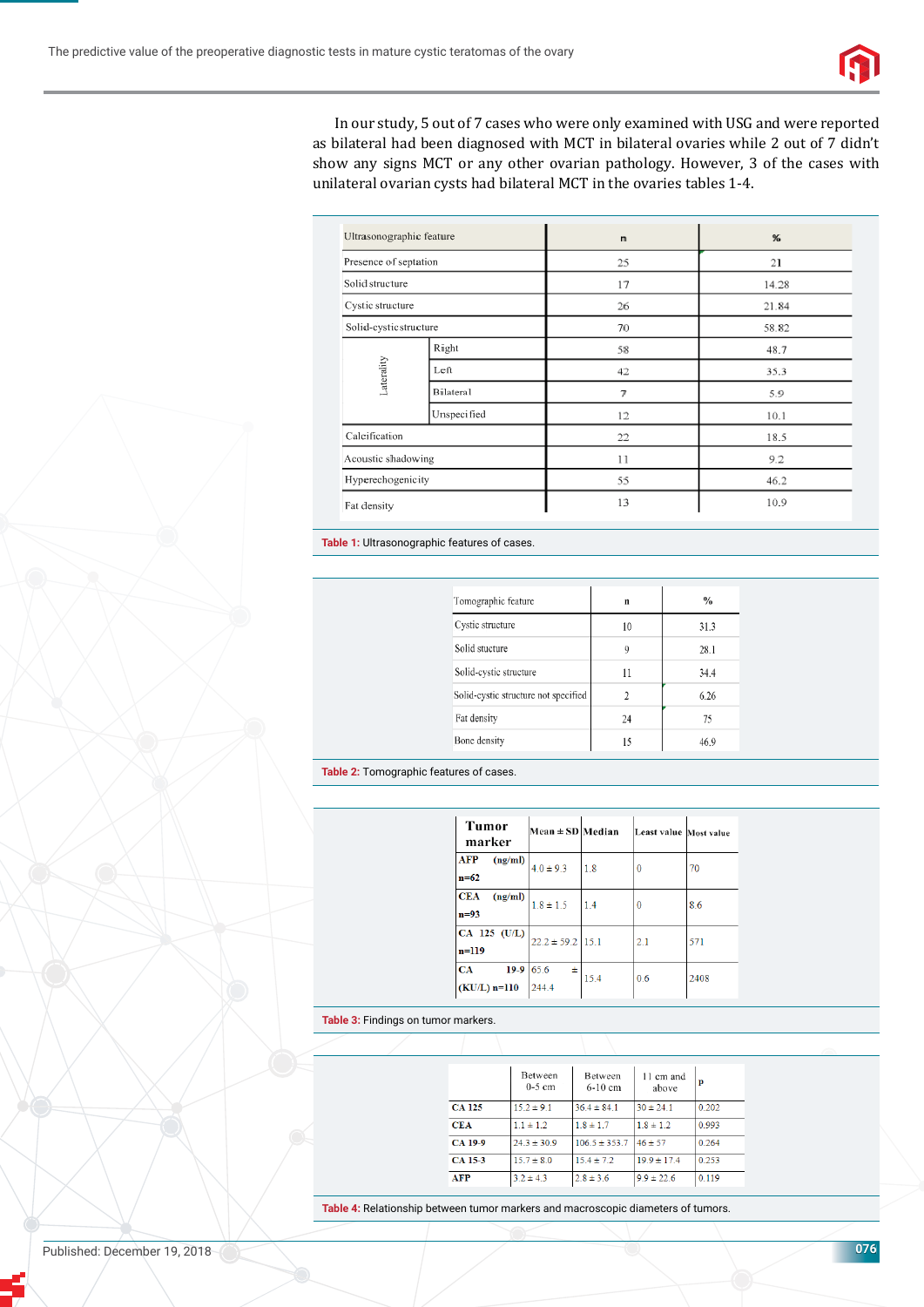

#### **Discussion**

Although these neoplasms, which are frequently seen in the reproductive period, are usually asymptomatic, it is important to diagnose and treat at an early stage because they have various complications, including loss of fertility, if not treated. In the study conducted by Genç et al., 33 patients were examined and 21 patients (63.6%) were correctly diagnosed as MCT by preoperative ultrasonography. These results are similar to our study [31]. Mais et al. determined that sensitivity and specificity were 58% and 99%, respectively according to findings in USG such as, dens echogenic nodules, focal or diffuse echogenic foci, and multiple echogenic lines formed by hairs in MCT [32].

In our study, the ultrasonographic examination of the lesions, solid, cystic, solidcystic, fat density, calcification, acoustic shadowing, and hyper-echogenicity patterns, preoperative mature cystic teratoma was diagnosed in 80 of 119 cases. Sensitivity of USG was found to be  $67.2\%$ . de Kroon et al. found sensitivity to  $80\%$  and specificity to 89% in studies involving 99 dermoid cysts [33].

In a study conducted by Tekin et al., of 40 patients with MCT diagnosed as ultrasonographic preliminary diagnoses from 245 patients who were operated with the diagnosis of adnexal mass, the compatibility between the initial diagnosis and the true diagnosis was found to be statistically significant. The sensitivity of ultrasonography  $(81.8\%)$ , specificity  $(93.1\%)$ , PPV  $(67.5\%)$  and NPV  $(96.7\%)$  were also found to be high [34]. In the published studies it is stated that acoustic shadowing, focal or diffuse hyperechoic foci, hyperechogenic ridge formed by hair can be seen at the rates of 90%, 60% and 60% again respectively [24]. Tekin et al. reported in their study that even though hyperechoic solid component was detected in 89,5% cases and mixed echogenicity due to hyperechogenic fine lines in 77,4% cases, acoustic shadowing was only detected in 12,5% of the cases [34]. In the same study, it was found out that 13 of 40 patients who were thought to have MCT ultrasonographically, were misdiagnosed and it was showened that the reason of diagnosis of misdiagnosis is to take the criteria of hyperechogenic lining and hyperechogenic solid structure in the pattern recognition method as a diagnostic criteria [34].

Computed tomography has a high sensitivity for detecting MCT. Measurement of fat density is difficult in cases where the fat in the lesion is low. Other than the fat density, palm tree-like protrusion and fat-liquid levels are other specific findings that can be seen on CT. On CT, the fat-liquid level can be seen at 10% [23]. In the study of Saba et al., CT revealed typical features of MCT to be, fat density 93% teeth and calcifications 56% Rokitansky nodule and 81% hair density 65% fat-liquid levels 12% respectively [35-42]. Guerriero et al. evaluated 83 adnexal masses who persisted after 3 months of the 161 cases they examined. They were able to diagnose MCT with 100% sensitivity and specificity in 14 cysts and obtained higher sensitivity when compared with MRI [43]. Similarly, Buy et al. compared the preoperative CT and MRI findings of lesions in 25 cases with histopathological results reported as MCT Rokitansky protrusion, fat and calcified tissue characterization were evaluated in CT and MRI and they found the sensitivity of CT to be 98% and MRI was 88% [44]. In our study, considering the features reported with CT, while the cystic structure was evaluated as 31.3%, solid structure as 28.1%, solid-cystic structure as 34.4%, fat density as 75% and bone density as 46.9%; bone density was determined in 3 (17.7%) of the cases evaluated by MRI and 12 (70.6%) of the cases were diagnosed as " MCT" without any descriptive characteristic and 5 (29.4%) cases were defined only as cystic structure. Saba et al. in their review of the MRI, fat, fat-liquid, hair densities, palm tree protrusions and protrusions in the appearance of MCT are emphasized as typical features [15-17,45-49].

When we look at the tumor markers in our study, CA 125 sensitivity, which is essentially important in the diagnosis of epithelial ovarian neoplasms, was found to be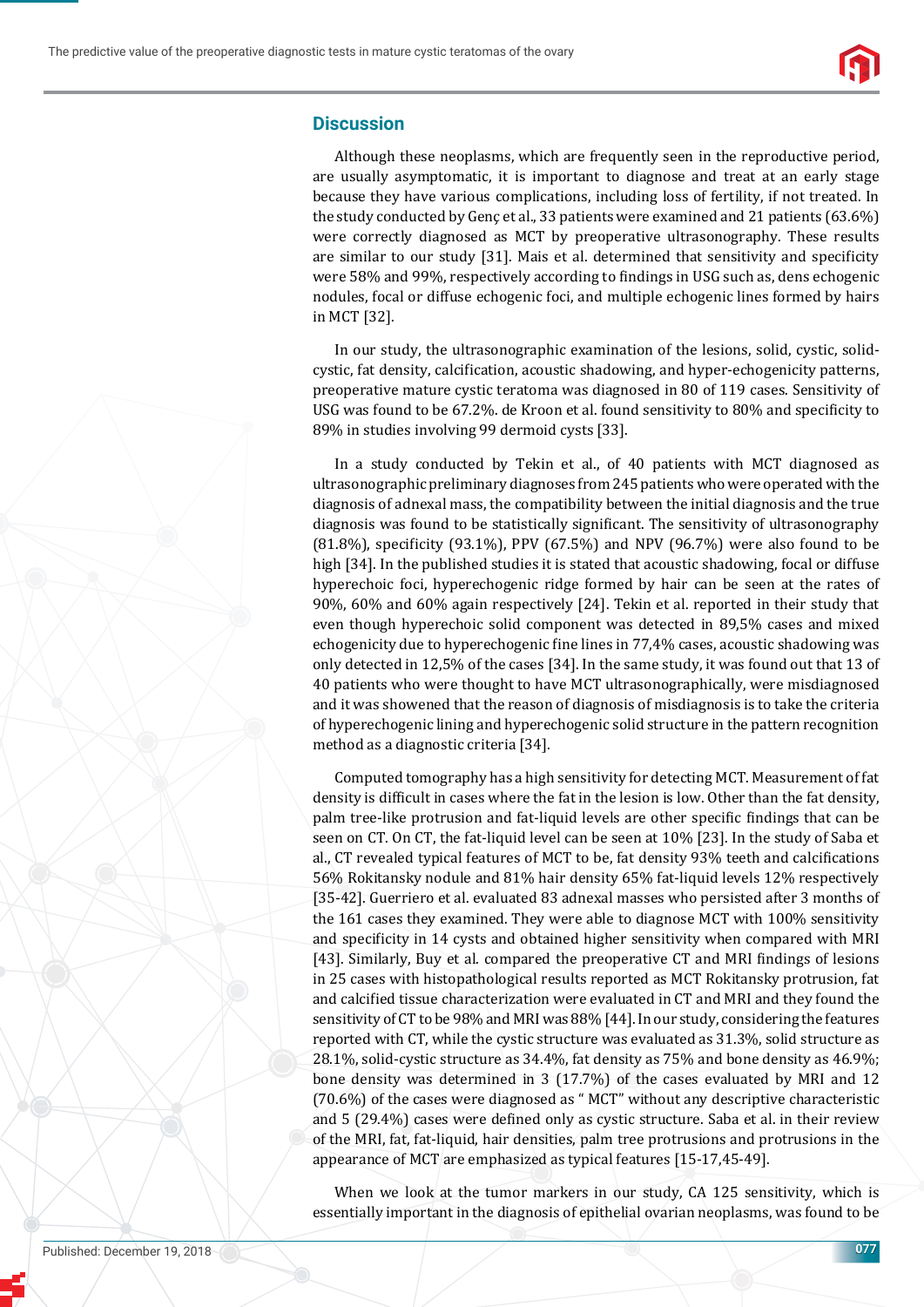

16% in the diagnosis of MCT, a germ cell ovarian tumor. Kawai, Kikkawa, and Mikuni have shown that CA-125 values in patients with MCTs have increased by 23.7%, 28% and 12.7%, respectively, which are similar to our data [50-52].

In our study, the sensitivity of CA 15-3 in the diagnosis of MCTwas found to be 10.7%. AFP sensitivity was calculated as 6%. In a study by Konishi et al., CEA levels increased to 30% of cases diagnosed with MCT. Whereas Kawai et al., couldn't find any significant rise in CEA levels with cases who have MCT [51-53]. In our study, CEA sensitivity was calculated as 20.4%. In a study of Var et al. on 160 patients, CA 19-9 was found in 37.6% of the cases, CA 125 was present in 19.3%, CEA in 9.4%, CA 15-3 in 4% and AFP levels were high in 0,9% of the aforementioned cases. In the study where they detected that CA 19-9 is a more accurate marker in ovarian MCT, they discovered that the most important determinant of CA 19-9 level was the diameter of tumor [54]. In our study, CA 19-9 was higher in MCT than the other tumor markers and in 34 of the 110 cases, it was found to be higher than normal values and its sensitivity was calculated as 31%.

Studies have focused on the correlation of tumor diameter and height of tumor markers. Mikuni and Dede did not find a significant relationship between CA 19-9 level and tumor diameter, but they detected a significant relationship between CA19-9 level and tumor diameter.In the study of Var et al. while it is observed normally in cases with tumors whose diameter is below 4 cm, CA 19-9 levels start to rise in tumors with diameter between 4-10 cm and in tumors which have diameters over 10 cm CA 19-9 levels are still on the rise as well as CA 125 and CEA [52,54,55].

We did not find a relationship between tumor size and height of tumor markers.

#### **Conclusion**

MCT is the most common germ cell tumor of the ovary, which constitutes approximately 10-25% of all ovarian neoplasms and 60% of all benign ovarian neoplasms. Although MCT is usually asymptomatic, symptoms in symptomatic cases may present us with symptoms such as abdominal distension, abdominal mass, constipation, nausea, vomiting, infection, torsion or rupture, depending on the size of the masses. The fact that the Rokitansky bulge was not reported at all in our CT and MRI reports and that the characteristics of the mass were not specified were the limitations of our study within the framework of standardization. One of the limitations of our study was that when the imaging methods were reported, the definitions were in the form of general expressions. Although it is called ''MCT'' by the radiologist, it is necessary to have radiologists working on this subject and the procedure should be done by the same radiologist and this situation has not been achieved in our study.

As a result, sonography is the primary imaging tool used to determine MCT. It is seen that we need more descriptive radiology reports to achieve correct pre-operative diagnosis and standardization by supporting with CT and / or MRI. Preoperative tumor markers appear to have no place in the diagnosis and validation of MCT. The thesis that tumor markers increase with increasing tumor size needs to be supported by studies.

#### **References**

- 1. Katsube Y, Berg JW, Silverberg SG. Epidemiologic pathology of ovarian tumors: a histopathologic review of primary ovarian neoplasms diagnosed in the Denver Standard Metropolitan Statistical Area, 1 July-31 December 1969 and 1 July-31 December 1979. Int J Gynecol Pathol. 1982; 1: 3-16. **Ref.:** https://goo.gl/9VS41X
- 2. Koonings PP, Campbell K, Mishell DR Jr, Grimes DA. Relative frequency of primary ovarian neoplasms: a 10-year review. Obstet Gynecol. 1989; 74: 921-926. **Ref.:** https://goo.gl/FySxpo
- 3. Peterson WF, Prevost EC, Edmunds FT, Hundley JM Jr, Morris FK. Benign cystic teratomas of the ovary; a clinico-statistical study of 1,007 cases with a review of the literature. Am J Obstet Gynecol. 1955; 70: 368-382. **Ref.:** https://goo.gl/d9MJpd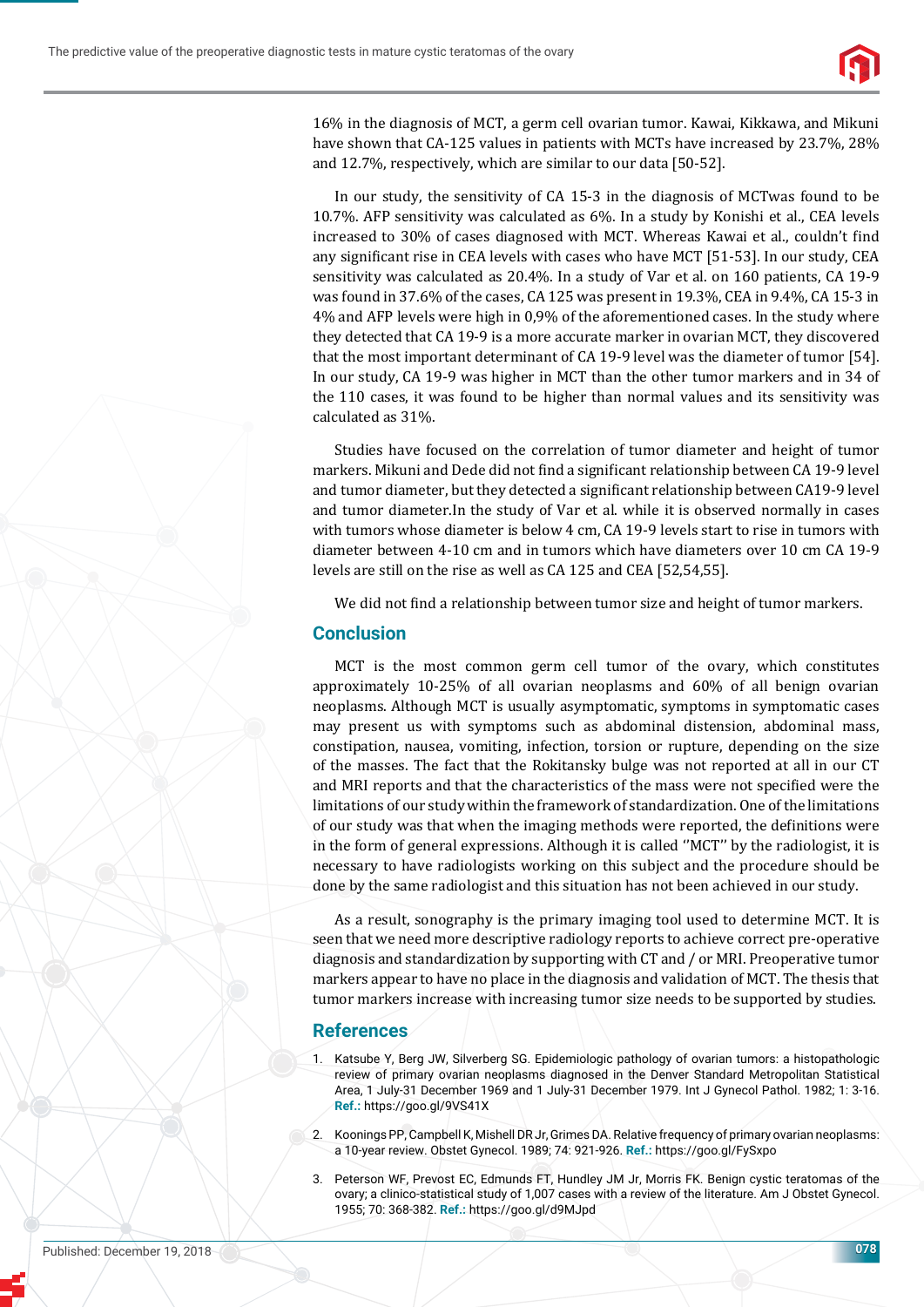

- 4. Ayhan A, Bukulmez O, Genc C, Karamursel BS, Ayhan A. Mature cystic teratomas of the ovary: case series from one institution over 34 years. Eur J Obstet Gynecol Reprod Biol. 2000; 88: 153-157. **Ref.:** https://goo.gl/vF4rN8
- 5. Pantoja E, Rodriguez-Ibanez I, Axtmayer RW, Noy MA, Pelegrina I. Complications of dermoid tumors of the ovary. Obstet Gynecol. 1975; 45: 89-94. **Ref.:** https://goo.gl/W4iN2k
- 6. Hoffman BL. Schorge JO, Schaffer JI, Halvorson LM, Bradshaw KD, et al. eds. Wiiliams Gynecology. Texas: Mc Graw Hill. 2012; 267. **Ref.:** https://goo.gl/M4dgvf
- 7. Yoshioka T, Tanaka T. Immunohistochemical and molecular studies on malignant transformation in mature cystic teratoma of the ovary. J Obstet Gynaecol Res. 1998; 24: 83–90. **Ref.:** h ttps://goo.gl/AQJXtT
- 8. Caruso PA, Marsh MR, Minkowitz S, Karten G. An intense clinicopathologic study of 305 teratomas of the ovary. Cancer. 1971; 27: 343-348. **Ref.:** https://goo.gl/TY4E6A
- 9. Ozgur T, Atik E, Silfeler DB, Toprak S. Mature cystic teratomas in our serieswith review of the literature and retrospective analysis. Arch Gynecol Obstet. 2012; 285: 1099-1101. **Ref.:** https://goo.gl/9sVnp1
- 10. Bagolan P, Giorlandino C, Nahom A, Bilancioni E, Trucchi A, et al. The management of fetal ovarian cysts. J Pediatr Surg. 2002; 37: 25-30. **Ref.:** https://goo.gl/GhynQd
- 11. Chiang AJ, La V, Peng J, Yu KJ, Teng NN. Squamous cell carcinoma arising from mature cystic teratoma of the ovary. Int J Gynecol Cancer. 2011; 21: 466-474. **Ref.:** https://goo.gl/hbohPb
- 12. Comerci JT Jr, Licciardi F, Bergh PA, Gregori C, Breen JL. Mature cystic teratoma: a clinicopathologic evaluation of 517 cases and review of the literature. Obstet Gynecol. 1994; 84: 22-28. **Ref.:** https://goo.gl/eDC874
- 13. Breen JL, Maxson WS. Ovarian tumors in children and adolescents. Clin Obstet Gynecol. 1977; 20: 607-623. **Ref.:** https://goo.gl/Jie1x1
- 14. Giorlandino C1, Bilancioni E, Bagolan P, Muzii L, Rivosecchi M, et al. Antenatal ultrasonographic diagnosis and management of fetal ovarian cysts. Int J Gynaecol Obstet. 1994; 44: 27-31. **Ref.:** https://goo.gl/ejMv5T
- 15. Salman W, Singh M, Twaij Z. A case of papillary thyroid carcinoma in struma ovarii and review of the literature. Patholog Res Int. 2010; 2010: 352476. https://goo.gl/UJHLSx
- 16. Lal S, Singh A, Goel N. Acute gynaecological emergency caused by ruptured dermoid. JEMDS. 2014; 3: 5705-5710. **Ref.:** https://goo.gl/fEmrba
- 17. Artunc UB, Goker A, Pala HG, Ordu S. Abnormal elevated ca 19-9 in the dermoid cyst: a sign of the ovarian torsion? Case Rep Obstet Gynecol. 2013; 2013: 860505 **Ref.:** https://goo.gl/JnNTxM
- 18. Comerci JT Jr, Licciardi F, Bergh PA, Gregori C, Breen JL. Mature cystic teratoma: a clinicopathologic evaluation of 517 cases and review of the literature. Obstet Gynecol. 1994; 84: 22-28. **Ref.:** https://goo.gl/6SCsPM
- 19. Sahin H, Abdullazade S2, Sanci M. Mature cystic teratoma of the ovary: a cutting edge overview on imaging features. Insights Imaging. 2017: 8: 227-241. **Ref.:** https://goo.gl/LUn7ff
- 20. Patel MD, Feldstein VA, Lipson SD, Chen DC, Filly RA. Cystic teratoma of the ovary: diagnostic value of sonography. AJR Am J Roentgenol. 1998; 171: 1061–1065 **Ref.:** https://goo.gl/C1Ki8w
- 21. Dooms GC, Hricak H, Tscholakoff D. Adnexal structures: MR imaging. Radiology. 1986; 158: 639- 646. **Ref.:** https://goo.gl/Ax2kXj
- 22. Mitchell DG, Mintz MC, Spritzer CE, Gussman D, Arger PH, et al. Adnexal masses: MR imaging observations at 1.5 T, with US and CT correlation. Radiology. 1987; 162: 319-324. **Ref.:** https://goo.gl/RFYAxm
- 23. Saba L, Guerriero S, Sulcis R, Virgilio B, Melis G, et al. Mature and immature ovarian teratomas: CT, US and MR imaging characteristics. Eur J Radiol. 2009; 72: 454–463. **Ref.:** https://goo.gl/tp3VZG
- 24. Togashi K, Nishimura K, Itoh K, FujisawaI, Sago T, et al. Ovarian cystic teratomas: MR imaging. Radiology. 1987; 162: 669–673. **Ref.:** https://goo.gl/kgcB16
- 25. Nakamaya T, Yoshimitsu K, Irie H, Aibe H, Tajima T, et al. Diffusion- weighted echo-planar MR imaging and ADC mapping in the differential diagnosis of ovarian cystic masses: usefulness of detecting keratinoid substances in mature cystic teratomas. J Magn Reson Imaging. 2005; 22: 271–278. **Ref.:** https://goo.gl/CWRi7M
- 26. Matsumoto F, Yoshioka H, Hamada T, Ishida O, Noda K. Struma ovarii: CT and MR findings. J Comput Assit Tomgr. 1990; Mr-Opr; 14: 310-312. **Ref.:** https://goo.gl/CDPsU4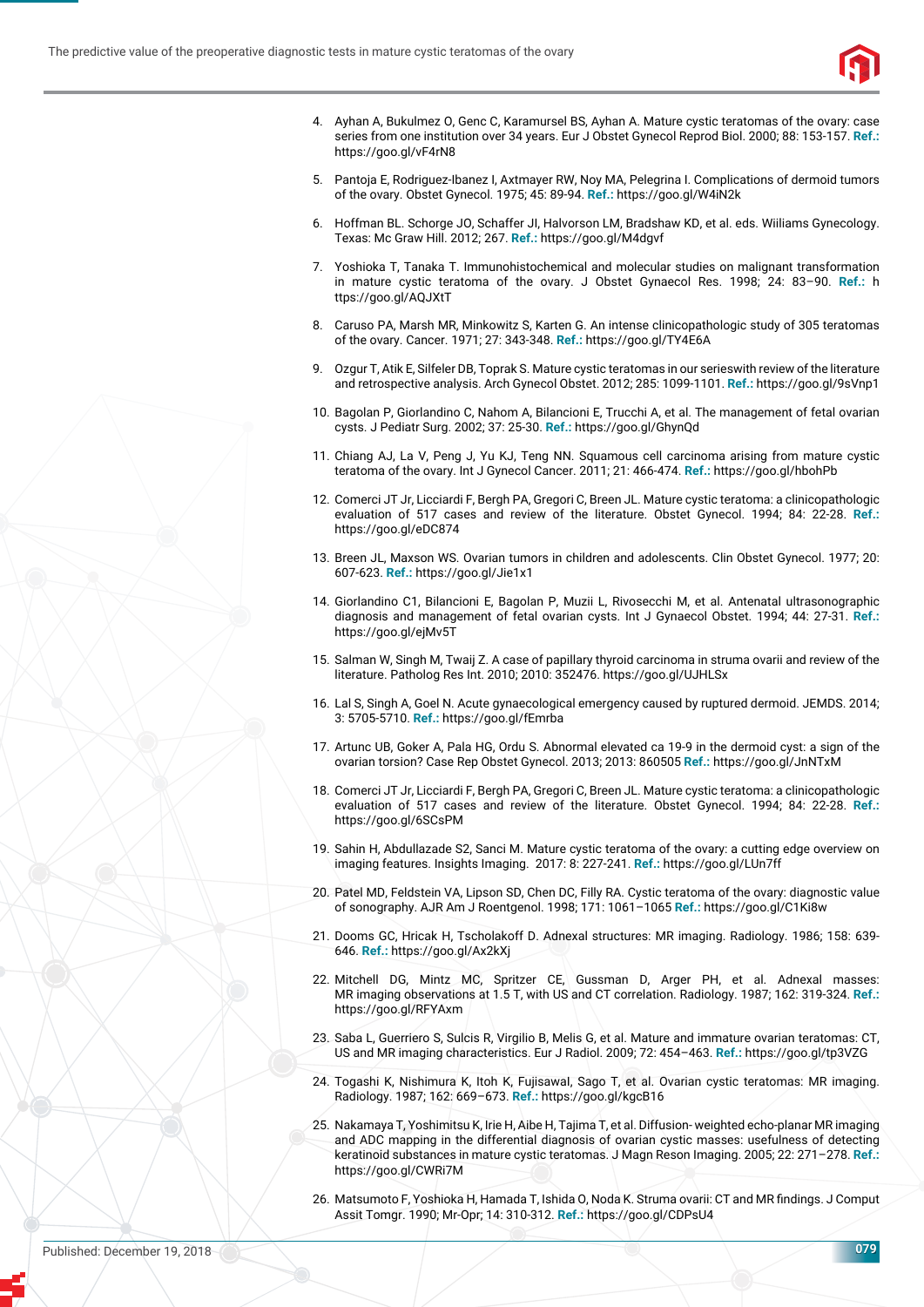

- 27. Mahomedy S, Bayat MR, Seedat M. Meat balls: a pathognomonic ultrasound and computed tomography finding in mature cystic teratoma. Australas Radiol. 2007; 51: B281-B283 Ref.: https://goo.gl/EXCEFB
- 28. Hackethal A, Brueggmann D, Bohlmann MK. Et al. Squamous-cell carcinoma in mature cystic teratoma of the ovary: systematic review and analysis of published data. Lancet Oncol. 2008; 9: 1173-1780. **Ref.:** https://goo.gl/bhdJNk
- 29. Yüksel MA, Abal› R, Aras Ö, Temel , Ünal F, Boran AB, Purisa S. Ovaryan Dermoid Kistlerde CA 19-9 Seviyesinin De¤erlendirilmesi. Türkiye Klinikleri Jinekoloji-Obstetrik Dergisi. 2011; 21: 190-194. **Ref.:** https://goo.gl/CAGWZy
- 30. Günay E, Kalender HS, Cengizo¤lu B, Turan C, Ünal O. Adneksiyal Kitlelerde Tümör "Marker"lar› ve Cerrahi Sonuçlar›. Kartal e¤itim Arafl . Hast. T›p Dergisi. 2002; 3: 179-181 **Ref.:** https://goo.gl/cWTAJB
- 31. Genç M, Şahin N, Karaarslan S. Mature Cystic Teratoma of the Ovary Clinical, Radiological and, Histopathologic Aspects. Journal of Clinical and Analytical Medicine. 2016; 370-374. **Ref.:** https://goo.gl/nCnCb8
- 32. Mais V, Guerriero S, Ajossa S, Angiolucci M, Paoletti AM, et al. Transvaginal ultrasonography in the diagnosis of cystic teratoma. Obstet Gynecol. 1995; 85: 48-52. **Ref.:** https://goo.gl/eYdBTg
- 33. de Kroon CD, van der Sandt HA, van Houwelingen JC, Jansen FW. Sonographic assesment of non-malignant ovarian cysts; does sonohistology exist? Hum Reprod. 2004; 19: 2138-2143. **Ref.:** https://goo.gl/nviKxF
- 34. Tekin YB, Altınbaş ŞK, Dede S, et al. The parameters affecting accuracy of ultrasonographic diagnosis in dermoid cysts. Dicle Medical Journal. 2014; 41: 64-70.
- 35. Andolf E, Jorgensen C. A prospective comparison of transabdominal and transvaginal ultrasound with surgical findings in gynecologic disease. J Ultrasound Med. 1990; 9: 71-75. Ref.: https://goo.gl/6U152N
- 36. Hata K, Hata T, Manabe A, Sugimura K, Kitao M. A critical evaluation of transvaginal Doppler studies, transvaginal sonography, magnetic resonance imaging, and CA 125 in detecting ovarian cancer. Obstet Gynecol. 1992; 80: 922–926. **Ref.:** https://goo.gl/V96WPQ
- 37. Kurjak A, Predanic M, Kupesic-Urek S, Jukic S. Transvaginal color and pulsed Doppler assessment of adnexal tumor vascularity. Gynecol Oncol. 1993; 50: 3-9. **Ref.:** https://goo.gl/JzBDVz
- 38. Lerner JP, Timor-Tritsch IE, Federman A, Abramovich G. Transvaginal ultrasonographic characterization of ovarian masses with an improved, weighted scoring system. Am J Obstet Gynecol. 1994; 170: 81-85. **Ref.:** https://goo.gl/YXHJw3
- 39. Quinn SF, Erickson S, Black WC. Cystic ovarian teratomas: the sonographic appearance of the dermoid plug. Radiology. 1985; 155: 477–478. **Ref.:** https://goo.gl/92kK3R
- 40. Dodd GD, Budzik RF. Lipomatous tumors of the pelvis in women: spectrum of imaging findings. AJR Am J Roentgenol. 1990; 155: 317–322. https://goo.gl/QThLmR
- 41. Sheth S, Fishman EK, Buck JL, Hamper UM, Sanders RC. The variable sonographic appearances of ovarian teratomas: correlation with CT. AJR Am J Roentgenol. 1988; 151: 331–334. **Ref.:** https://goo.gl/fTNPZ8
- 42. Fridman AC, Pyatt RS, Hartmann DS, Downey EF, Olson WB. CT of benign cystic teratomas. AJR Am J Roentgenol. 1982; 138: 659–665. **Ref.:** https://goo.gl/7L8AR8
- 43. Guerriero S, Mallarini G, Ajossa S, Risalvato A, Satta R, et al. Transvaginal ultrasound and computer tomography combined with clinical parameters and CA-125 determinations in the differential diagnosis of persistent ovarian cysts in premenopausal women. Ultrasound Obstet Gynecol. 1997; 9: 339–334 **Ref.:** https://goo.gl/5MbPtf
- 44. Buy JN, Ghossain MA, Moss AA, Bazot M, Doucet M, et al. Cystic teratoma of the ovary: CT detection. Radiology. 1989; 171: 697–701. **Ref.:** https://goo.gl/iyRSXy
- 45. Laufer M, Goldstein D, Benign and malignant ovarian masses. In: Emans S; Laufer M Goldstein, D, editors. Pediatric and Adolescent Gynecology. 5th ed. Philadelphia: Lippincott Williams and Wilkins; 2005. 706-710.
- 46. Zeyneloğlu HB, Öktem M, Eroğlu D, Kuşçu E. Matür kistik teratomlara la paroskopik yaklaşım: Başkent Üniversitesi deneyimi. J Turk Soc Obstet Gynecol. 2005; 2: 116-120. **Ref.:** https://goo.gl/kLKVkY
- 47. Leibman AJ, Kruse B, McSweeney MB. Transvaginal sonography: comparison with transabdominal sonography in the diagnosis of pelvic masses. Am J Roentgenol. 1988; 151: 89–92. **Ref.:** https://goo.gl/FjzmuN